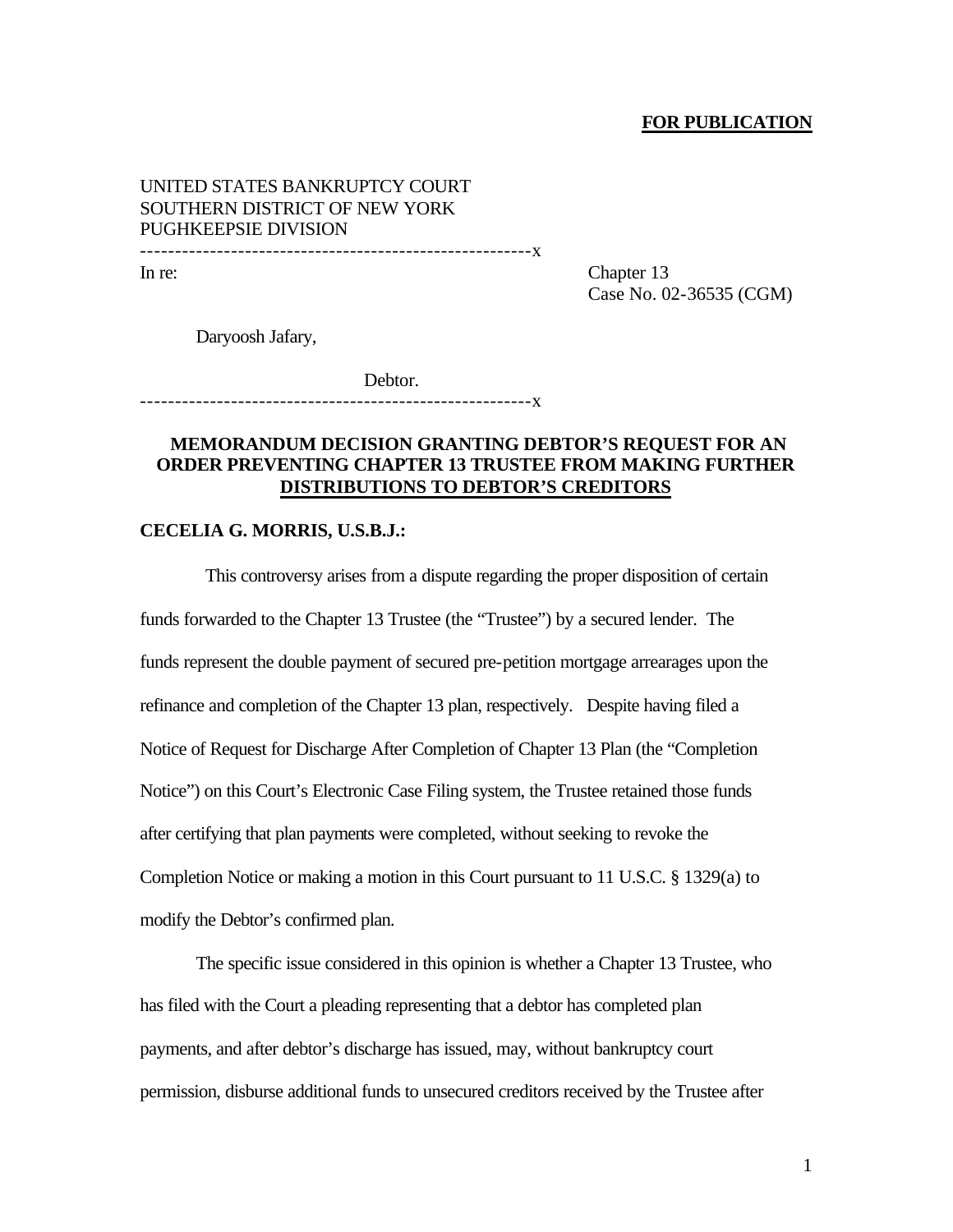the plan completion.<sup>1</sup> Upon the oral representations made by Debtor Daryoosh Jafary (the "Debtor") at the October 25, 2005 hearing, and the Memorandum of Law, ECF Docket No. 32, (the "Trustee's Memorandum") filed by the Chapter 13 Trustee, the Court finds that the Trustee is not entitled to distribute those funds to creditors and must return the money to Debtor within five (5) business days.

## **JURISDICTION**

The Court has jurisdiction over this contested matter under 28 U.S.C. Sections 1334(a) and 157(a) and the standing order of reference to bankruptcy judges dated July 10, 1984 signed by acting Chief Judge Robert J. Ward. This is a core proceeding under 28 U.S.C. Section 157(b)(2). The following opinion constitutes the Court's findings of fact and conclusions of law under Bankruptcy Rules 9014 and 7052.

# **BACKGROUND FACTS<sup>2</sup>**

This Chapter 13 case was filed on June 27, 2002. The last date to file claims in this matter was October 29, 2002. After the plan went through several changes, the Debtor's third amended plan, ECF Docket No. 21, was confirmed by order entered on May 30, 2003, ECF Docket No. 26. Pursuant to the confirmation order the Debtor was to submit payments to the Trustee as follows: \$200 for five months, \$335 for three months, \$305 for two months and \$345 for fifty months. All secured arrearages were to be paid by the Trustee inside the Chapter 13 plan. The plan also states that all of Debtor's property would revest in the Debtor on confirmation of the plan. This is somewhat

 $\overline{a}$ 

 $<sup>1</sup>$  In these circumstances, the Court need not wrestle with the theoretical quandary of when plan payments</sup> are actually completed, because the Trustee filed his Completion Notice over a month before he received the Debtor's refunded arrearages from the secured creditor, thereby eliminating any uncertainty as to the status of the confirmed plan.

 $2$  All factual references are to the Trustee's Memorandum unless otherwise specifically stated.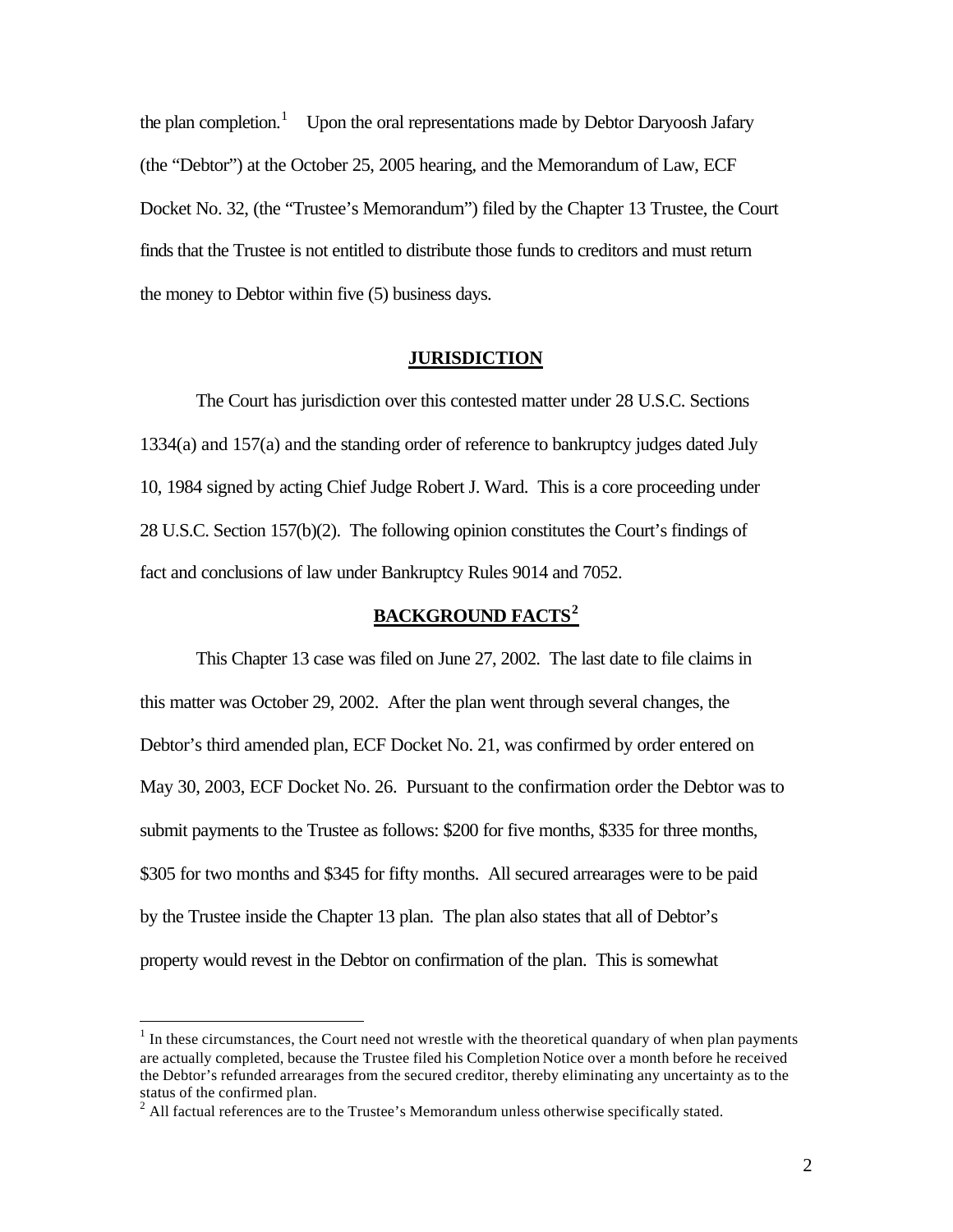unfortunate drafting, the Court assumes that this means that the property of *the bankruptcy estate* revested in Debtor upon confirmation. *See* 11 U.S.C. § 1327(b).

A review of the docket in this case reveals that post-confirmation, this Debtor complied with the terms of his plan. No creditors sought relief from the automatic stay or otherwise alleged that the Debtor became delinquent in making mortgage payments, nor did the Chapter 13 Trustee seek dismissal of this matter at any time for failure to make plan payments.

At some point, the Debtor decided to refinance his home in 2004 and payoff his Chapter 13 plan early, including the pre-petition arrears to ABN AMRO. The Trustee has filed an Exhibit to the Trustee's Memorandum, ECF Docket No. 34, comprised of correspondence dated July 20, 2004, addressed to Aegis Lending, in which the Trustee states, ostensibly with regard to this Debtor's refinance "…the Trustee has no opposition to the refinance or sale of Debtor's property as long as the balance is paid in full to complete the bankruptcy. Be advised that there remains a balance of \$12,375.00 to pay all claims filed and complete the bankruptcy."

Debtor nevertheless continued to make plan payments for another year. The Court assumes that plan payments remained current because the Trustee never filed a motion to dismiss this case for failure to do so, and, additionally, the payoff balance reflecting the total amount due to complete the plan set forth in the July, 2004 letter is substantially more than the payoff balance forwarded to the Trustee in August, 2005, more than a year later. When Debtor eventually did refinance his home the secured creditor was repaid at the closing, in an amount sufficient to include the pre-petition arrears. In addition, the Debtor also submitted all the surplus refinance funds to the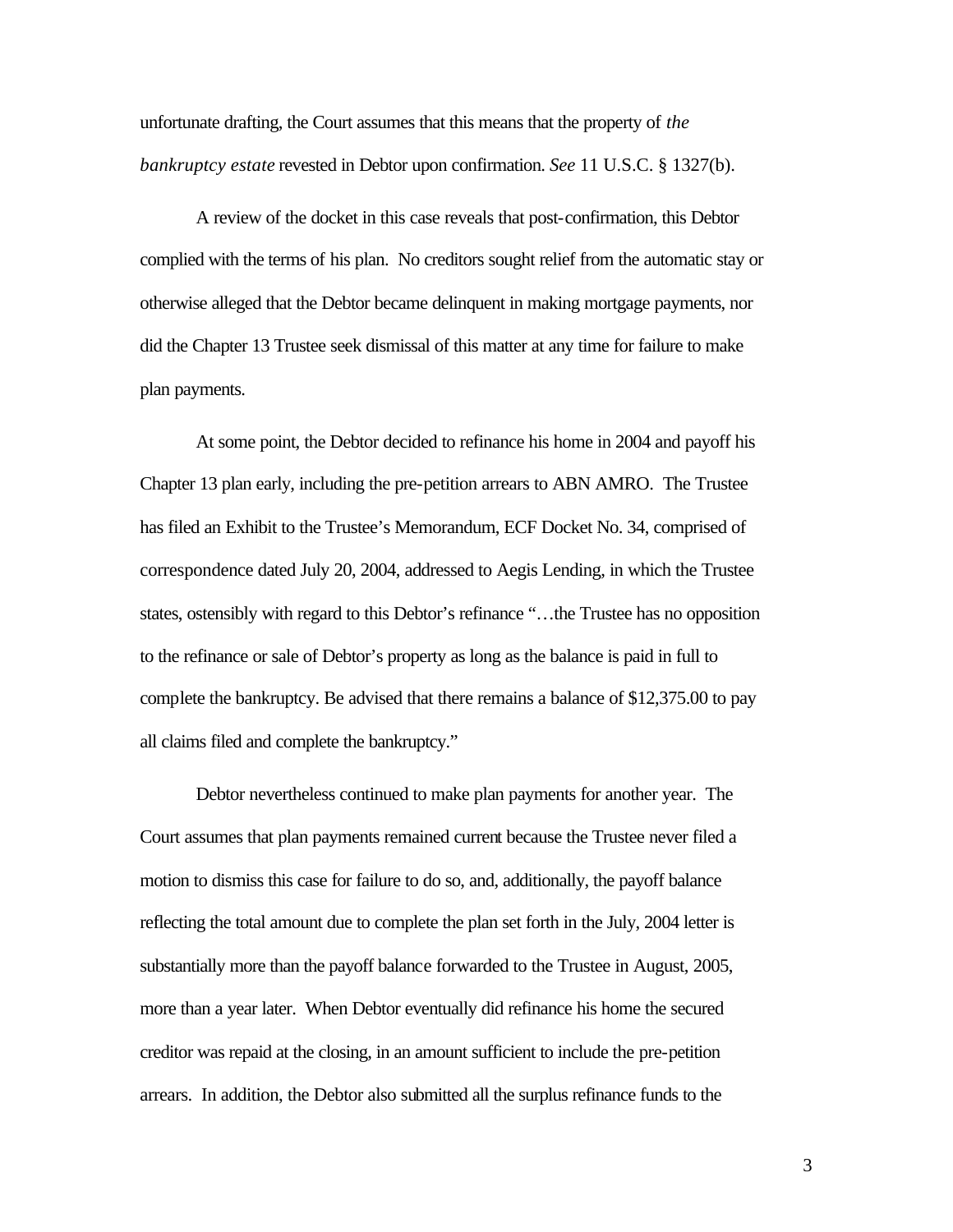Trustee to complete the remainder of his bankruptcy plan. As set forth in the Trustee's Memorandum, on August 30, 2005, the Trustee received a payment of \$9,270.00, which the Trustee indicates was more than adequate to complete the plan, *including* payment of the pre-petition mortgage arrearages. The Court wishes to be extremely clear on this point - the Trustee received enough funds from the Debtor to pay the unsecured creditors their dividend pursuant to the confirmed plan as well as to satisfy the pre-petition mortgage arrears a second time. The result was that the pre-petition arrears were paid twice (once at the refinancing closing, and again by the Chapter 13 Trustee), the Debtor's plan was completed, and the Trustee proposed to provide Debtor with a refund of \$690.00.

On September 6, 2005, the Trustee issued a Notice and Request for Discharge After Completion of the Chapter 13 Plan (the "Completion Notice"), ECF Docket No. 27. The first sentence of the Completion Notice states "Please take notice that the abovereferenced Debtor has made *all required payments* under the Chapter 13 plan." The Debtor was granted a discharge based upon this certification on September 9, 2005, see ECF Docket No. 29. By filing this document on this Court's Electronic Case Filing system, the Trustee certified that the Debtor had completed the plan payments on the public record. At that time, Debtor no longer owed any money under the confirmed chapter 13 plan, according to the Trustee's own admission.

On October 19, 2005, Debtor filed with the Court a letter request, *pro se*, ECF Docket No. 31, which reads in its entirety "Hi, I, Daryoosh Jafaray residing at 19 Kirchner Ave Hyde Park New York, request a hearing reg. My banckruptcy (sic) case # 02-36535. I also request from Honerable (sic) judge to order The (sic) Trustee (sic) 'Mr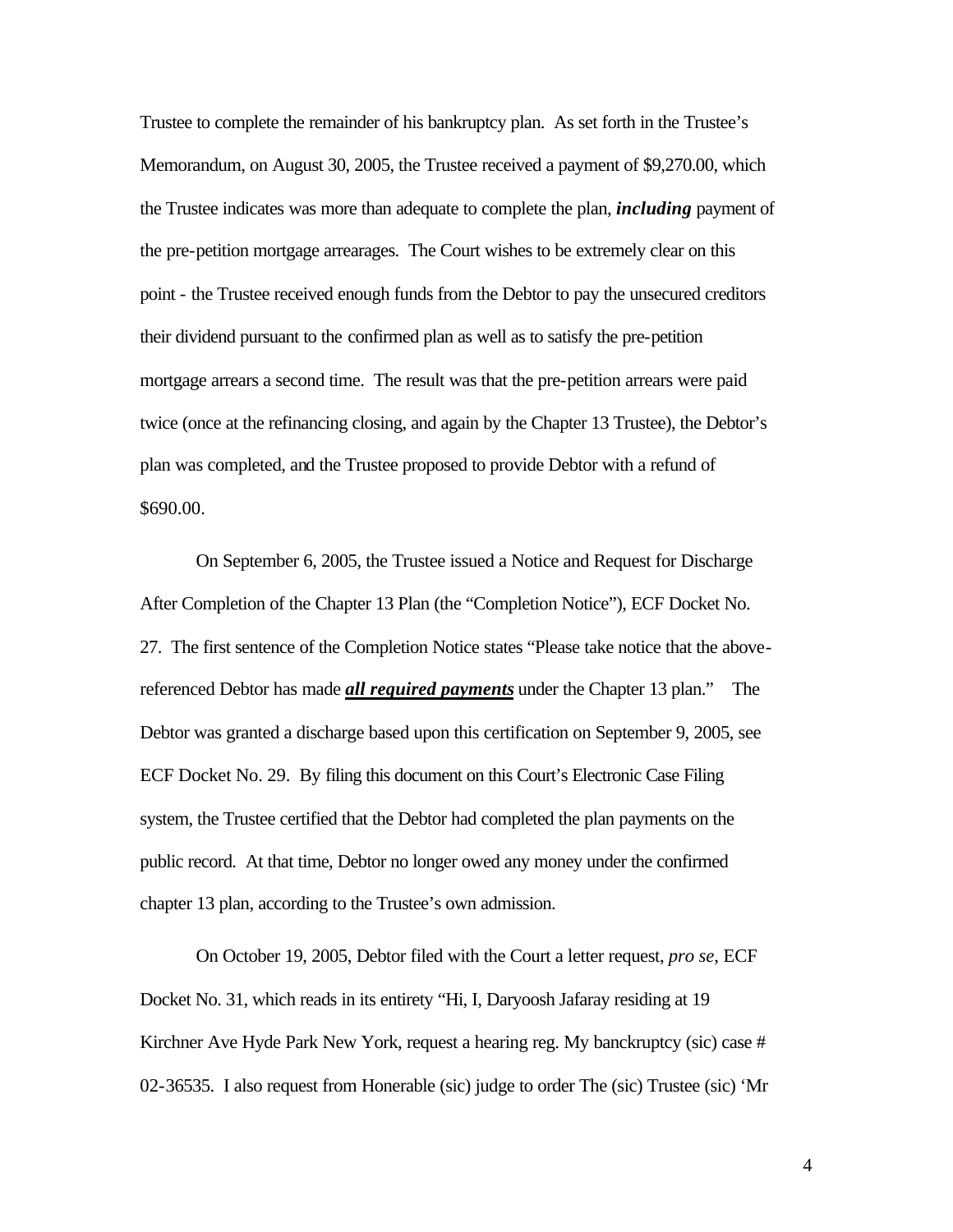Jeffrey Sapir', to stop any further disbursement of the fund." The Court scheduled the Debtor's request for a hearing on October 25, 2005. The Trustee appeared telephonically on that date and made an oral argument as to the appropriateness of retaining the funds in question; the Court thereafter directed the Trustee to file a brief outlining his position.<sup>3</sup> The Trustee's Memorandum was filed on November 3, 2005.

The Trustee's Memorandum sets forth the factual circumstances underlying this controversy and the Court's decision is based upon the Trustee's exposition of the facts. The Trustee contends that the \$4,945.40 he received in October, 2005 from ABN AMRO, the secured creditor, should be distributed to allowed unsecured claims increasing their dividend, and not refunded to Debtor. The Trustee did not seek Court permission to make these distributions. He states that because the Debtor's plan was a pot plan, and cites case law that the Trustee interprets to allow a trustee to increase dividends to unsecured creditors without bankruptcy court approval. The Trustee further argues Debtor's confirmed plan gave the Trustee the exclusive right to disburse the pre-petition arrears and there was no authority for Debtor to pay those pre-petition arrears directly, and thus, Debtor violated the confirmation order when the pre-petition arrears were paid at the refinancing closing.

### **DISCUSSION**

### **Debtor's** *pro se* **status**

 $\overline{a}$ 

Although Debtor was originally represented in the bankruptcy filing by the law firm of Genova & Malin, it is that firm's standard practice to include in its clients'

<sup>&</sup>lt;sup>3</sup> Among the Chapter 13 Trustee's duties, as set forth in 11 U.S.C. § 1302, is the obligation to "(2) appear and be heard at any hearing that concerns-- (C) modification of the plan after confirmation…"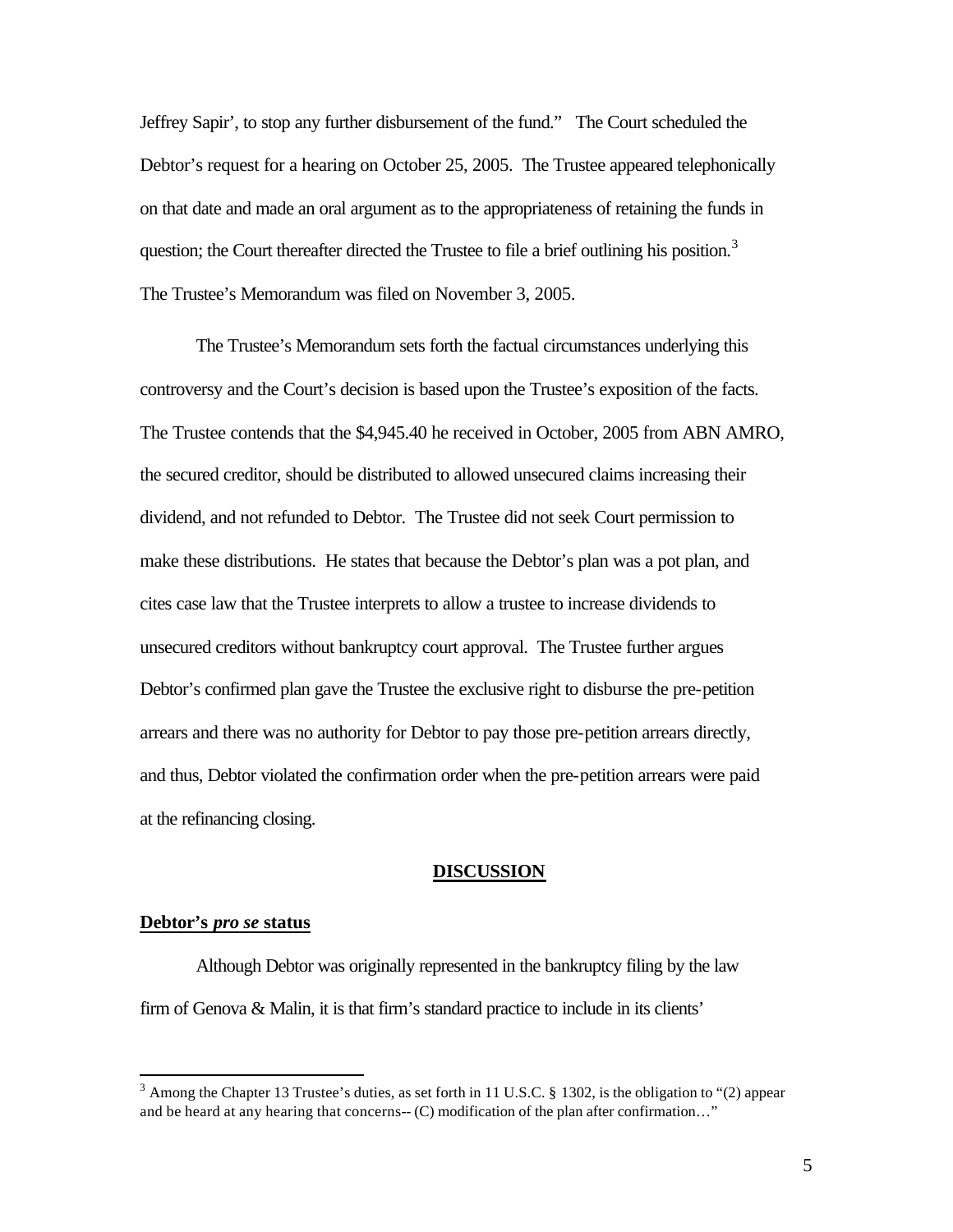confirmation orders a decretal paragraph that relieves the firm of further representation of bankruptcy debtor(s) post confirmation. The confirmation order in this case contained such a provision. Debtor appeared with different counsel at the October 25, 2005 and November 15, 2005 hearing dates, but the new attorney was never retained in this case, never filed any documents with this Court in connection with this controversy, spoke very little and said nothing legally substantive at either hearing. For these reasons it is this Court's opinion that the Debtor was substantially without representation from any quarter with regard to this controversy, and his pleading, such as it was, has been given the deference due *pro se* parties. "Implicit in the right of self representation is an obligation on the part of the court to make reasonable allowances to protect *pro se*  litigants from inadvertent forfeiture of important rights because of their lack of legal training.' *Traguth v. Zuck*, 710 F.2d 90, 95 (2d Cir.1983).

# **Necessity of Making a Motion Pursuant to 11 U.S.C. § 1329 (a) to Modify Debtor's Confirmed Plan to Increase the "Pot" or Percentage**

The Court's research has revealed that contrary to the Trustee's arguments, a confirmed Chapter 13 plan has *res judicata* effect and cannot be modified absent court permission in the form of an order. The case *In re Davis*, 314 F.3d 567 (11<sup>th</sup> Cir. 2002) provides an excellent analysis of this point. The issue before the Eleventh Circuit in that case was "whether the [Chapter 13] trustee exceeded his statutory authority by **unilaterally altering the claim amounts** prior to the discharge of bankruptcy or without the benefit of a court order." *Id.* at 569. The Eleventh Circuit went on to hold:

A Chapter 13 plan of confirmation has *res judicata* effect unless it is subsequently modified by a bankruptcy court order. *See* 11 U.S.C. §§ 1327, 1329. The confirmation plan includes, inter alia, the claim amounts that will be paid to each creditor; therefore, the alteration of an amount to be distributed to a creditor is a modification of that plan. 11 U.S.C. §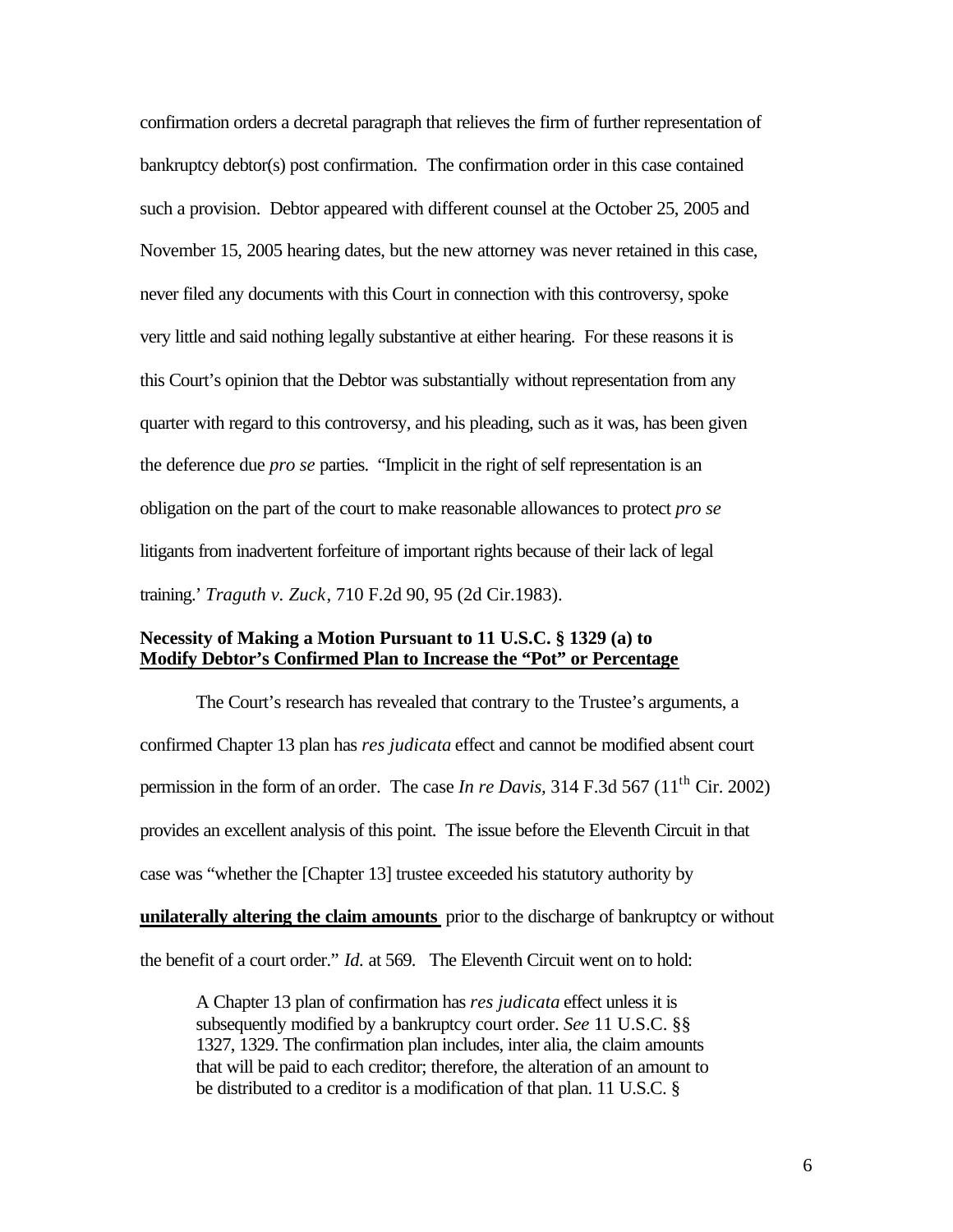1329(a). Section 1329 sets forth the means by which a modification may be obtained and provides that the confirmation plan may be modified upon request by the trustee, debtor, or holder of an unsecured claim. *Id*. The "request" language of § 1329(a) presupposes that such request must be accepted or denied by order of the bankruptcy court. Absent bankruptcy court order of modification, the confirmation plan must be executed as originally approved. § 1327(a)…[a]bsent a request by a proper party (i.e. the trustee) and consideration and approval by the bankruptcy court, the trustee's modification of the Plan was invalid.

*Id.* at 570. *See also In re Hallmark*, 225 B.R. 192, 195 (Bankr. C.D. Cal. 1998) (the only way a chapter 13 trustee may change the binding effect of § 1327 is to request modification under § 1329). In this case, the Trustee had the burden of coming forward to obtain this Court's permission to dispense the returned funds when he received them, which was **after** certifying the Debtor's absolute compliance with and completion of the Chapter 13 plan. Turning to 11 U.S.C. § 1327(a), the Court notes that "[t]he provisions of a confirmed plan bind the debtor and each creditor, whether or not the claim of such creditor is provided for by the plan, and whether or not such creditor has objected to, has accepted, or has rejected the plan." Parties must be able to rely on the binding effect of a confirmed Chapter 13 plan. The Debtor is also entitled to finality, particularly in these circumstances, where Debtor has successfully navigated the labyrinth of Chapter 13 and received his Chapter 13 discharge. Interested parties must be assured that a confirmed plan will not be altered unless they are notified of such proposed change and have an opportunity to object thereto. As discussed in greater detail below, in order to increase the amount paid by the Debtor into a pot plan (as opposed to increasing the percentage paid to unsecured creditors from the fixed pot of money established by the plan) $4$  the Trustee was required by 11 U.S.C. § 1329(a) to bring a motion to modify the Debtor's

 4 The Court does not decide herein whether the Trustee must file a § 1329(a) motion to increase the dividend to unsecured creditors based upon fewer than anticipated filed claims.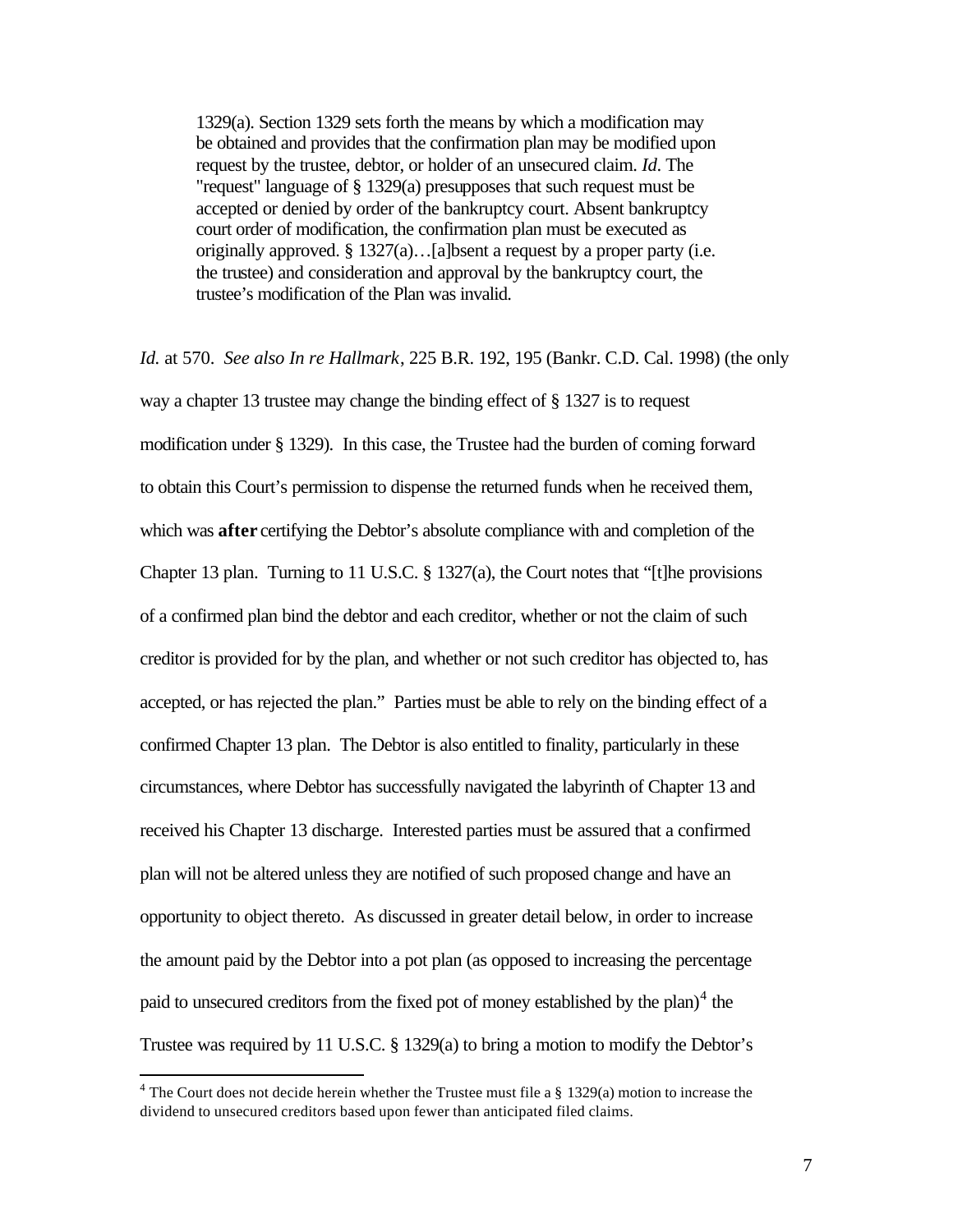confirmed chapter 13 plan. What the Chapter 13 Trustee attempted to do in this case, i.e. keep the excess money received after the confirmed plan was completed, without seeking specific Court permission to do so, deprives the parties of their due process right to appear and be heard regarding an attempt to modify this Court's confirmation order and is reminiscent of a deliberate scheme to circumvent the judicial process in an effort to retain Debtor's funds.

It is very likely that the Trustee never sought Court permission to retain and ultimately disburse the funds at issue and could not have done so because such motion would have been untimely.

For purposes of §1329, timing of the motion is critical and it must be filed before a debtor has completed payments under the confirmed plan. On rare occasions, Chapter 13 debtors complete their plans sooner than expected, which effectively bars a § 1329 motion to increase the dividends to unsecured claimants…Thus timing is everything with respect to § 1329 motions to modify.

*See In re Drew*, 325 B.R. 765, 770-71 (Bankr. N.D. Ill. 2005), *see also In re Pancurak*, 316 B.R. 173, 176 (Bankr. W.D. Pa. 2004)("Under § 1329(a), the Trustee may request modification of the Debtor's plan but such a postconfirmation modification is not permitted after payments under the confirmed plan have been completed.").

The Debtor in this instance completed his plan payments early. The Trustee

himself filed on September 6, 2005 on this Court's Electronic Filing System a

 $\overline{a}$ 

Completion Notice acknowledging, in fact, *certifying*,<sup>5</sup> that the Debtor had completed all

 $<sup>5</sup>$  Fed. R. Bankr. P. 9011(b) states "By presenting to the court (whether by signing, filing, submitting, or</sup> later advocating) a petition, pleading, written motion, or other paper, an attorney or unrepresented party is certifying that to the best of that person's knowledge, information, and belief, formed after an inquiry reasonable under the circumstances, - (3) the allegations and other factual contentions have evidentiary support..."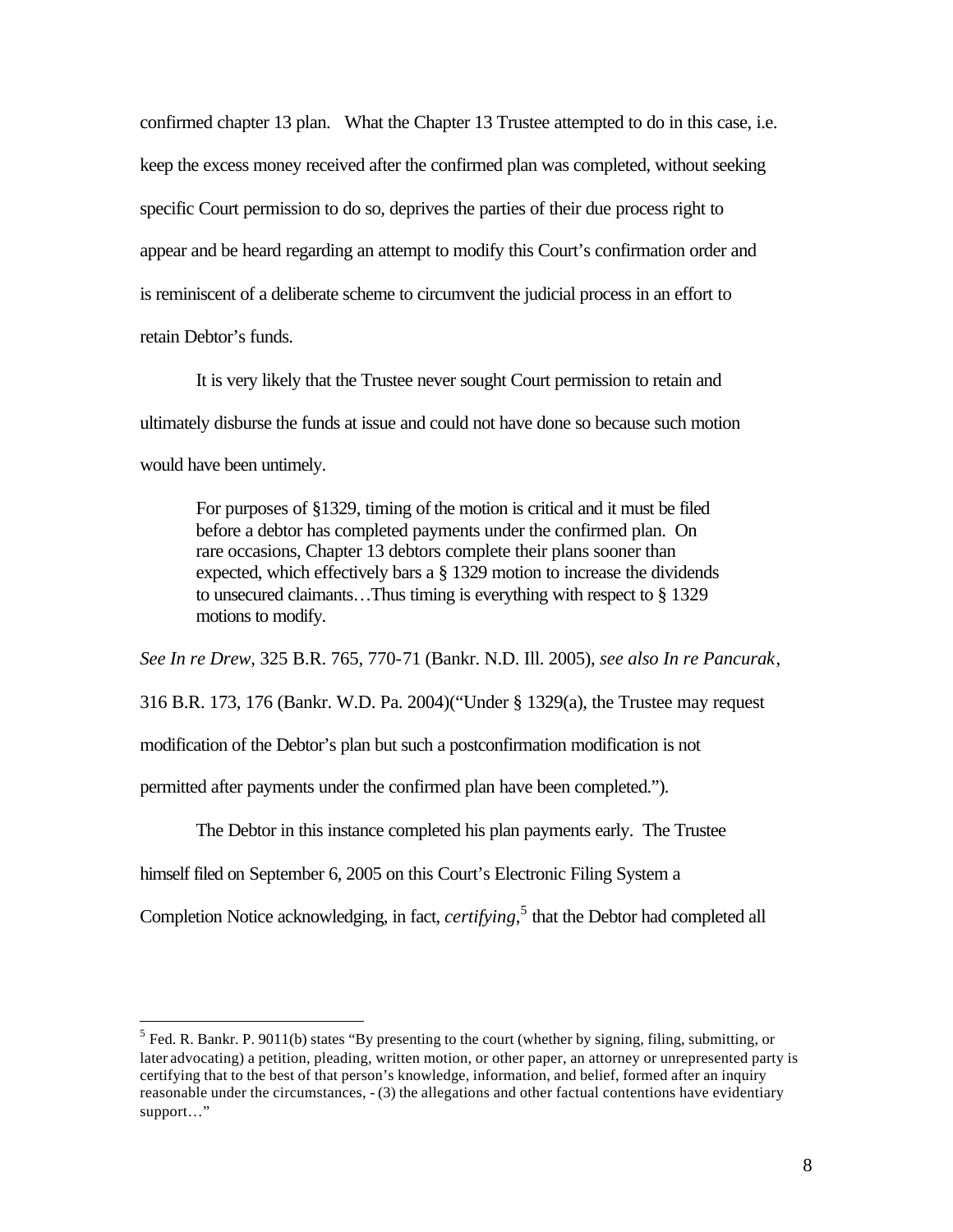payments necessary under the plan. The plain language of 11 U.S.C.  $\S 1329(a)$ ,  $6 \text{ in}$ addition to well-settled case law, mandates that a motion to modify a confirmed Chapter 13 plan must be filed prior to completion of plan payments. The Trustee did not receive the excess funds in this case until over a month after certifying that Debtor had completed payments due under the plan. The Trustee has not provided the Court with any authority for the proposition that a pot, or percentage, or ANY confirmed Chapter 13 plan may be unilaterally modified by the Chapter 13 Trustee, **after plan completion**, to increase payment to unsecured creditors (thereby also increasing the Trustee's compensation as well). Although the Trustee was time barred from bringing a motion to modify the Debtor's confirmed plan, he failed return the funds to Debtor; instead the Debtor was forced to seek Court intervention on his own initiative. The Court is disconcerted that the fiduciary that collects thousands of debtors' plan payments and in whom is invested the public and judicial trust for this task has failed to live up to that responsibility to seek Court approval of his actions in these obviously uncertain circumstances.

#### **Pot or Percentage Plan:**

 $\overline{a}$ 

In support of his argument that he did not need Court approval to increase payment to unsecured creditors, the Trustee asserts that the Debtor's confirmed Chapter 13 plan was a "pot plan,"<sup>7</sup> which refers to a "pot" of money that Debtor is required to pay to the Trustee for distribution of creditors. This "pot" consists of a fixed amount of money and the percentage that a creditor ultimately receives depends on the number of

 $6$  11 U.S.C. § 1329(a) provides: "At any time after confirmation of the plan but before the completion of payments under such plan, the plan may be modified, upon request of the debtor, the trustee, or the holder of an allowed unsecured claim, to--(1) increase or reduce the amount of payments on claims of a particular class provided for by the plan…"

 $<sup>7</sup>$  The Court assumes, without deciding, that the plan at issue was a "pot plan." The Court's analysis would</sup> be identical regardless of the nature of the plan, because the modification was sought after discharge was granted upon the Trustee's certification of plan completion.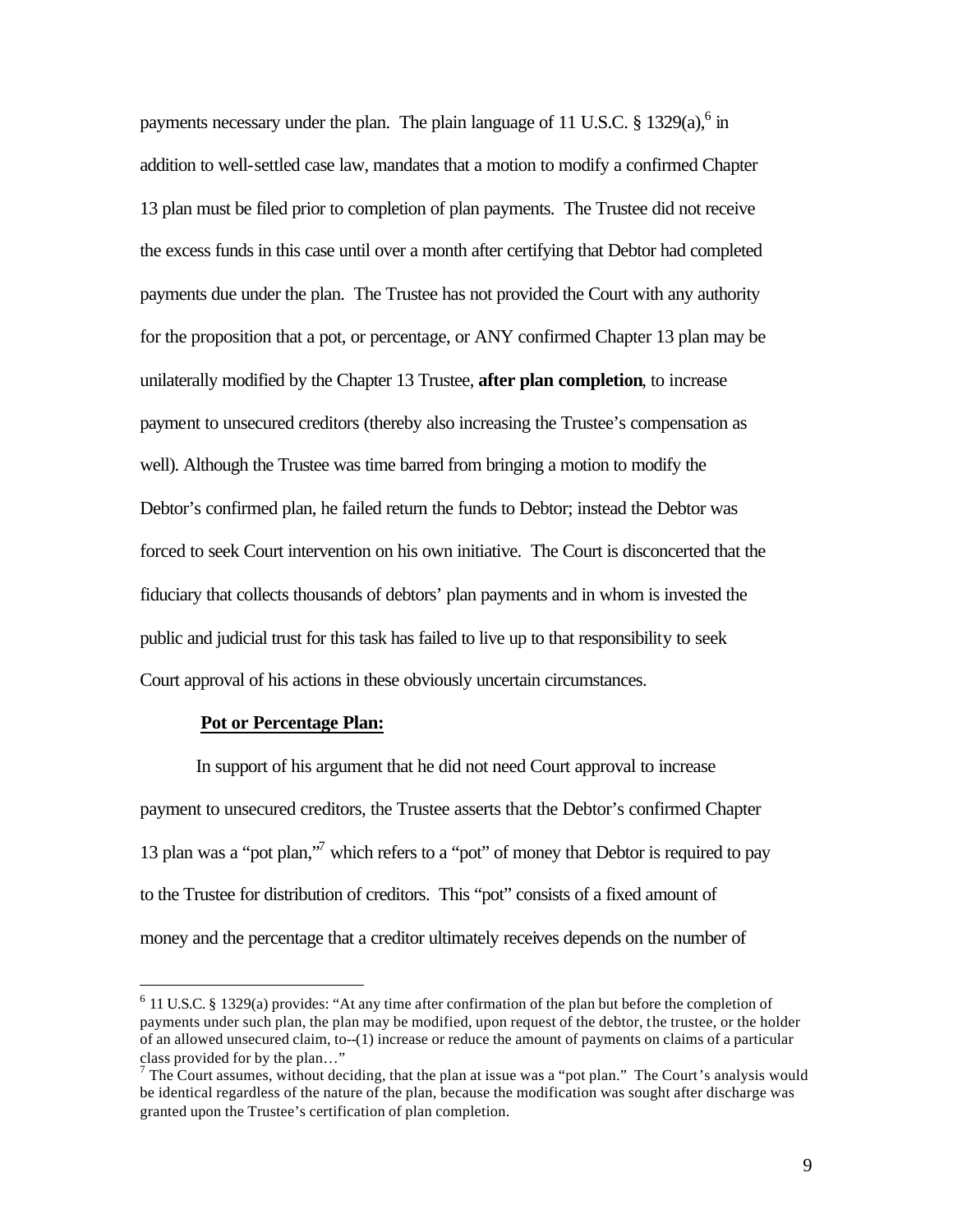claims filed in the bankruptcy case. The Trustee cites to language in *In re Golek,* 308 B.R. 332 (Bankr. N.D. Ill. 2004), which permitted a trustee to increase payment to creditors of a "pot" plan without court approval as authority for his actions. The problem with the Trustee's reliance on *Golek* is the limited reach of the statement referred to; to wit:

"*By its terms*, the plan's payment schedule creating the \$20,736 pot is not subject to reduction post-confirmation. An order granting a motion to modify the terms of the plan could, of course, achieve such a reduction. Conversely, the trustee may, without authority from the court, increase the percentage paid to general unsecured creditors after confirmation if there are fewer allowed claims than initially anticipated."

*Id*. at 335.

The trustee's ability to increase the percentage paid to unsecured creditors in that matter was based upon explicit language contained in the actual confirmation order entered in the *Golek* case, and was not meant to stand for the general proposition that a Chapter 13 trustee may modify a plan unilaterally. The pertinent language in the *Golek*  case clearly indicates that the bankruptcy court relied on the terms of the confirmation order itself. Note that any increase to creditors paid pursuant to a pot plan was to be predicated upon fewer-than-anticipated filed claims, and **not**, as the Trustee seems to suggest, because additional sums were submitted to the Trustee that would increase the amount of the pot. *See In re New York Medical Group, P.C.*, 265 B.R. 408, 411 n.2 (Bankr. S.D.N.Y. 2001) ("Under a pot plan, the debtor pays a fixed amount, and *the percentage that each creditor receives depends on the total amount of allowed claims*  sharing the pot.") (emphasis supplied); *In re Witkowski*, 16 F.3d. 739, 746 (7<sup>th</sup> Cir. 1994)(A pot plan anticipates that a debtor would contribute a certain amount or "pot" of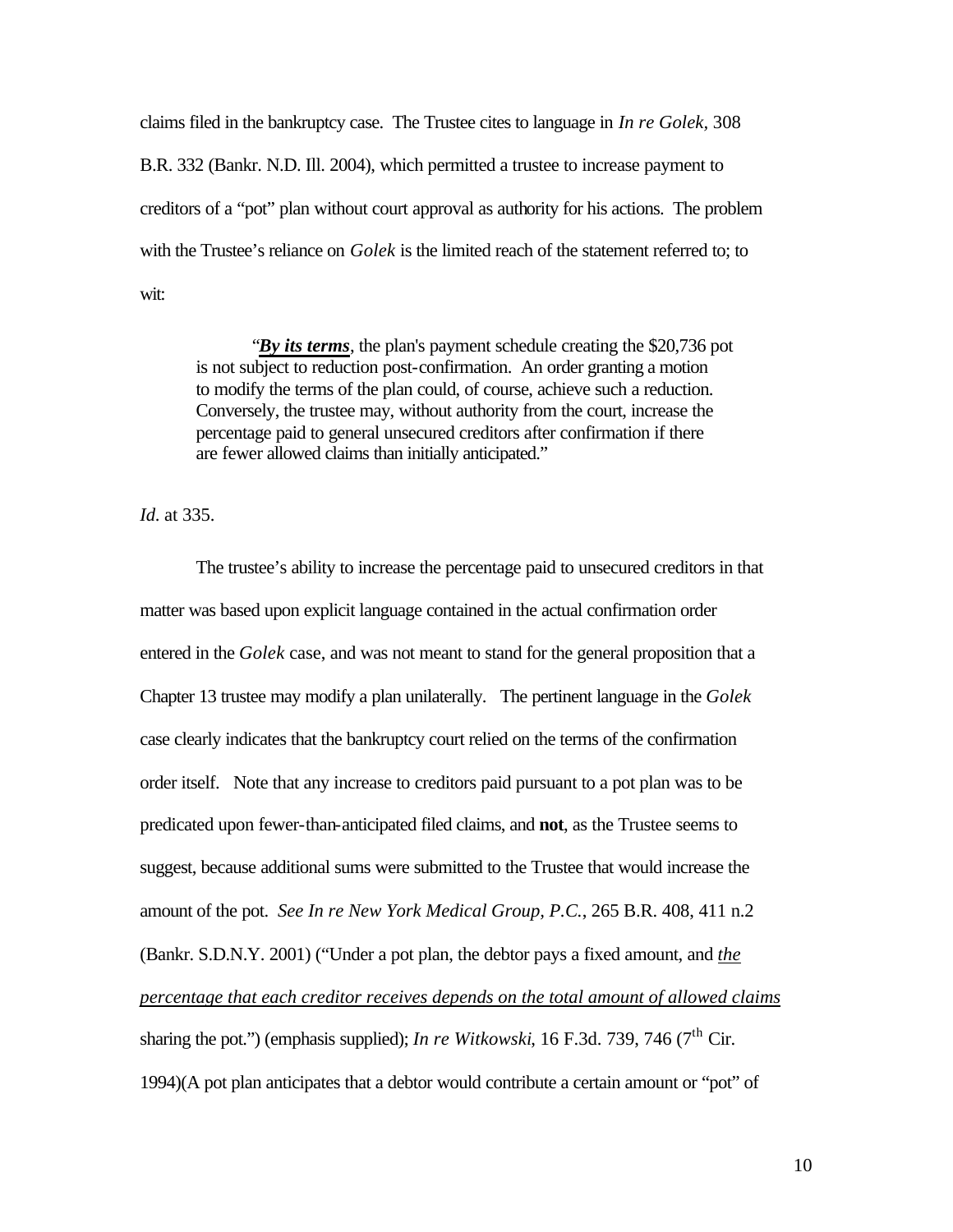money which would be distributed to creditors); *Meyer v. Pagano*, 2002 WL 31159110 at \* 1 (N.D. Cal. Sept. 25, 2002)("A 'pot plan' is a plan under which the debtor pays a fixed amount, or 'pot' of money, into the bankruptcy estate. The percentage of a claim that creditor ultimately receives from the bankruptcy estate will depend on the total amount of approved claims."); *see also* Arnold B. Cohen, *Pot Plans Should be Replacing* 

*Percentage Plans in Chapter 13*, 4 J. BANKR. L. & PRAC. 305, 306 (Mar./Apr.

1995)("…when distributable funds aggregate less than the amount owed to all creditors, the fewer the creditors who file proofs of claim, the more such creditors will receive. Conversely, the larger the number of unsecured creditors filing proofs of claim, the smaller will be the percentage that such creditors receive on account of their allowed claims."). In this matter, all claims were filed well in advance of confirmation, and the amount to be paid to unsecured creditors was established by the confirmation order. Thus there was no need to include language in Debtor's confirmation order permitting an increase in payments to unsecured creditors based upon claims filed; any late filed claim could ostensibly be objected to and disallowed. *See* 11 U.S.C. § 502(b)(9) and Fed. R. Bankr. P. 3007. Thus this case is factually and legally distinguishable from *Golek*.

The broad reading of the *Golek* case that the Trustee would have the Court adopt ignores the plain language of § 1329(a). Thus, the Court does not read the *Golek* case as standing for the proposition that a Chapter 13 Trustee may modify a pot plan to **increase** the pot of money to be paid to the unsecured creditors without moving, pursuant to 11 U.S.C. § 1329(a), to increase the amount to be paid into the plan. Section 1329(a) and cases interpreting that section unambiguously require court permission before a confirmed plan may be modified. *Golek* merely recites that the confirmation order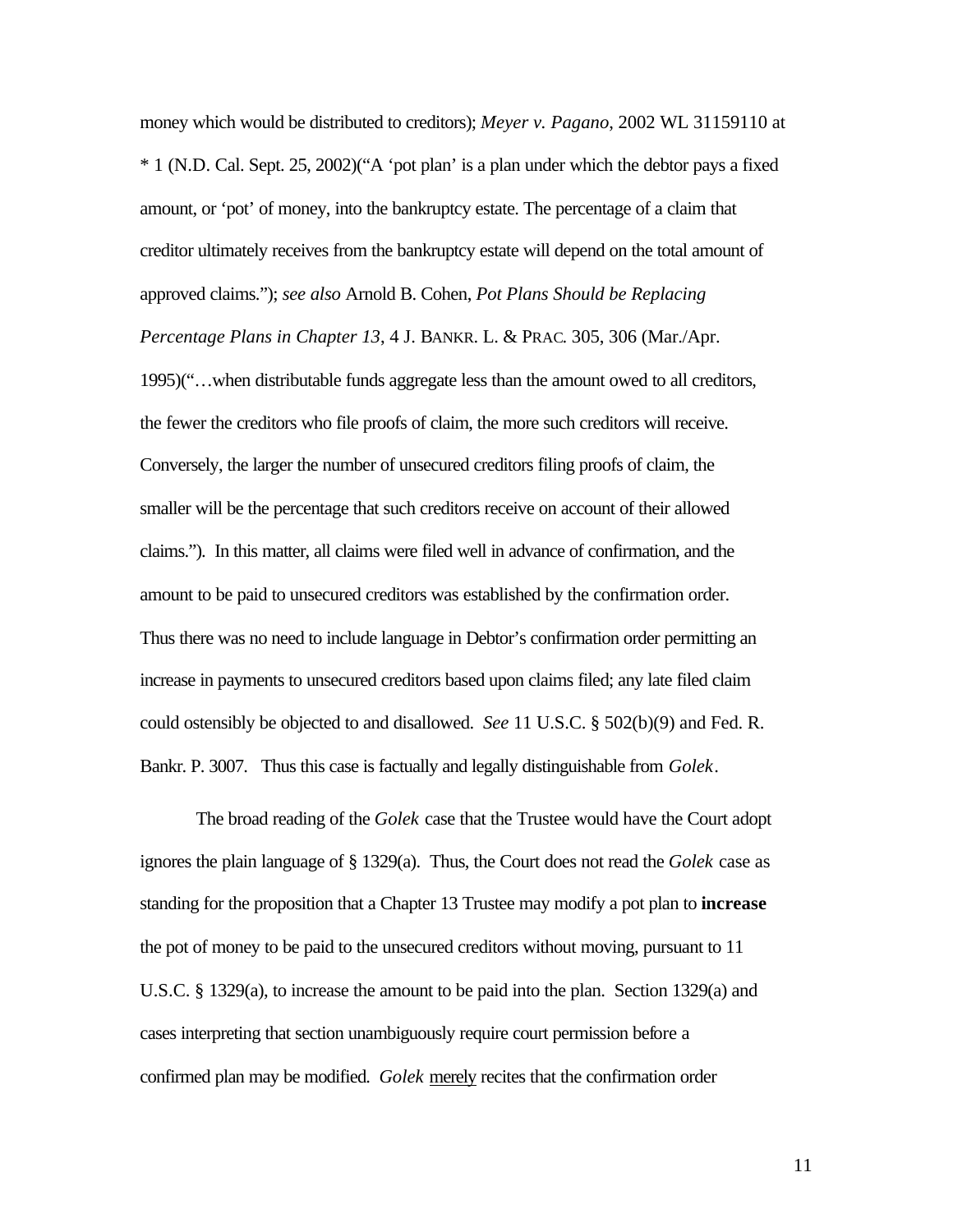entered in that case granted specific permission to that particular Chapter 13 Trustee to increase the dividend to unsecured creditors based upon actual claims filed in that case. The Court is mystified by the Trustee's interpretation of the *Golek* case and can only surmise the Chapter 13 Trustee read this paragraph out of context of the *Golek* case itself without taking into consideration the vast majority of case law, including *Golek*, which clearly states that a pot plan contemplates payment by the Debtor of a fixed sum of money. The amount paid to the unsecured creditors under a pot plan is determined by the number and amount of claims filed, and not by any increase in the pot itself.

In retaining the \$4,945.40, the Trustee in this instance seeks unilaterally to increase the amount of the pot. The Trustee has admitted in his Memorandum that he "received…a payment of \$9,720.00 [in August, 2005] which was indeed more than sufficient to complete the plan." Subsequent to that final payment, which included secured post petition arrearages and exceeded the sum owed to creditors under the plan by \$690.00, the Trustee received an additional \$4,945.40 subsequent to Debtor's discharge being granted. The Court finds that any further distribution to unsecured creditors would require a motion seeking an upward modification of Debtor's confirmed Chapter 13 plan. The Court rejects the Trustee's argument that this may be accomplished without a court order.

#### **Payment of Secured Arrears Through the Plan:**

The Court does not decide whether Debtor may pay his pre-petition arrears outside his plan under these circumstances, as such a ruling is unnecessary to the determination made herein that the Trustee must forward the refunded arrearages to the Debtor. The Trustee argues that Debtor violated the terms of his confirmation order by